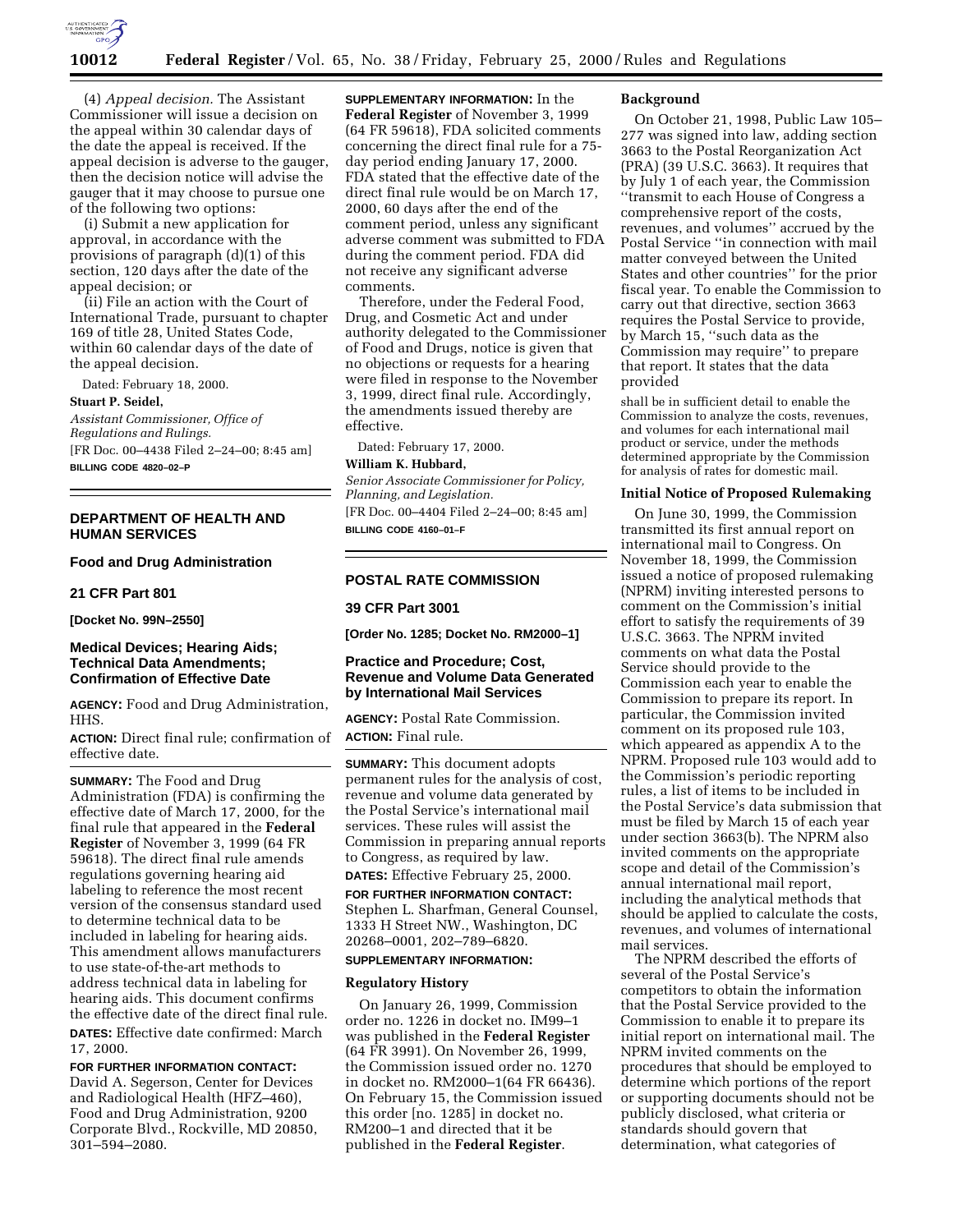commercial information meet those standards, and the basis for any such comments. The NPRM also invited comments on any other issues that interested persons considered relevant to the Commission's duty to analyze and report on international mail costs, revenues, and volumes under section 3663.

# *I. Information Needed to Prepare the Report*

Section 3663(b) of title 39 requires the Postal Service to provide by March 15 of each year the information necessary to enable the Commission to prepare its international mail report, which is due on July 1 of each year. In its NPRM the Commission proposed to regularize the set of international mail information items that the Postal Service is to provide annually by March 15 by including them in the set of periodic reports that the Postal Service is required to file. In appendix A to the NPRM, the Commission presented proposed rule 103 [proposed 39 C.F.R. 3001.103] which included a list of specific information items that the Postal Service would be required to provide by March 15 of each year. Several sets of comments were received on the adequacy of that list.

#### A. The ICRA—PRC and USPS Versions

The International Cost and Revenue Analysis (ICRA) report summarizes how the costs of collecting, handling, transporting, and delivering international mail are attributed to specific international services. Some of those costs are incurred by international mail while it is in the domestic mail network. There are some differences in the methods by which the Postal Service attributes the costs of the domestic network and the methods by which the Commission attributes these costs. The Commission needs a version of the ICRA that follows Commissionapproved attribution methods in order to prepare its international mail report. It also needs a version of the ICRA that follows the attribution methods that the Postal Service prefers in order to isolate the effect of methodological changes that the Postal Service introduces from year to year from the effect of applying Commission approved methods.

Proposed rule 103 would require the Postal Service to provide both a PRC and a USPS version of the ICRA on March 15 of each year. The Postal Service states that in order to comply with the Commission's request to produce a PRC version of the fiscal year (FY) 1998 ICRA by the March 15, 1999 deadline, it had to defer the production of its own internal version of the ICRA,

due to resource constraints. It asserts that resource constraints preventing the simultaneous production of PRC and USPS versions of the ICRA will persist in the future, and argues that no deadline be imposed on its production of the USPS version of the ICRA. It says that it should be able to provide the USPS version of the ICRA shortly after the PRC version is provided. It argues that this should not disadvantage the Commission. It explains that if it plans to make changes in the methods that it uses to attribute international mail costs to the various international services, and it would like the Commission to affirm them, it expects to incorporate them in the PRC version of the ICRA. Initial Comments of United States Postal Service, filed December 27, 1999, at 5 (Postal Service Comments).

The Commission believes that a specific deadline for providing the USPS version remains necessary in order to avoid the situation that the Commission faced in preparing its initial international mail report. The Postal Service made changes to the methods that it used to estimate attributable international air transportation costs and to estimate the settlement difference that had major impacts on the cost coverages that it calculated for several international mail services and for international mail as a whole. These changes first appeared in the USPS version of the ICRA which the Postal Service provided to the Commission on June 7, 1999. Because there was not enough time to carefully evaluate these proposed changes, cost coverages for each international mail service based on Commission-approved methods and the new methods introduced by the Postal Service were calculated. The Commission's international mail report included appendices illustrating the impact that the Postal Service's new, but unevaluated, methods would have had on international mail cost coverages. The Commission would prefer to receive notice of such methodological changes in time to thoroughly evaluate their rationale and verify that they have been accurately applied.

Final rule 103 retains the requirement that the Postal Service provide an audited PRC version of the ICRA by March 15 of each year. In light of the resource constraints cited by the Postal Service, and its expectation that significant methodological innovations by the Postal Service will already be apparent in the PRC version, final rule 103 will allow the Postal Service until May 15 of each year to provide a USPS version of the ICRA. Allowing the Postal Service two extra months should

substantially ease the Postal Service's burden in providing the USPS version of the ICRA.

#### B. The Domestic CRA and CSC Reports

The list of items that proposed rule 103 would require the Postal Service to provide includes the PRC version of the domestic Cost and Revenue Analysis (CRA) and the companion Cost Segments and Components (CSC) report. Proposed rule 103 would require the Postal Service to provide at least an unaudited PRC version by March 15 of each year. If an unaudited version were provided, proposed rule 103 would require the Postal Service to provide an audited or finalized PRC version by May 15 of each year. This would allow the Commission enough time to identify and reconcile any discrepancies that there might be between the PRC version of the ICRA and the finalized PRC version of the domestic CRA and CSC.

These companion reports estimate what portion of the Postal Service's accrued costs in its various cost components can be attributed to specific subclasses of domestic mail. The domestic CRA shows how total attributable costs are distributed to the various subclasses of domestic mail and to international mail as a whole. The CSC report displays these costs by cost component. Throughout both reports, costs attributed to international services are presented only in aggregate. To determine the accuracy of the distribution of attributable costs between domestic and international services requires an examination of CRA and CSC reports and their underlying workpapers. The underlying workpapers show the method and procedures by which the Postal Service determines the attributable costs for domestic and international services.

*Commission authority to require production of the domestic CRA and CSC reports.* In its comments, the Postal Service suggests that the Commission does not have the statutory authority to require the production of the domestic CRA, the CSC, or the supporting documentation for these reports, on a specific schedule or in a preliminary form. Its principal argument is that section 401(4) of the PRA gives the Postal Service the power to keep its own system of accounts, and that section 3663 doesn't explicitly override that power. Postal Service Comments at 3–4.

The Postal Service also questions whether the Commission needs a comprehensive domestic CRA to prepare its report on international mail. At page 8 of its comments, it says that ''it is open to question whether 39 U.S.C. 3663 was ever intended by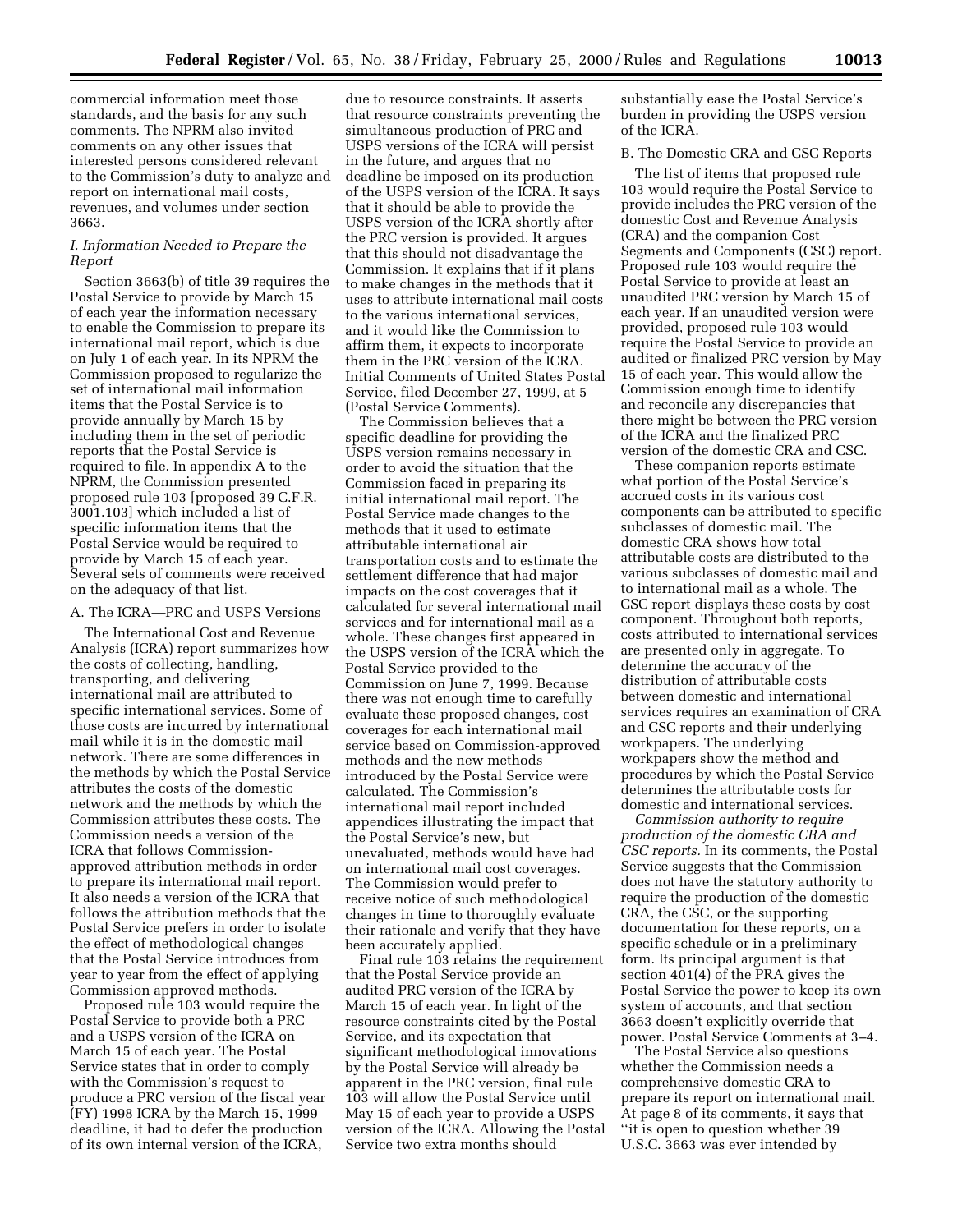Congress to authorize the Commission, in effect, to serve as a second auditor of the Postal Service's financial data.'' It states that it expects to provide the Commission with those parts of the domestic CRA and documentation that directly support the development of the ICRA. It also states that it would be willing to supplement such documentation if critical gaps were identified that seriously interfered with the Commission's ability to produce its report by July 1. In any event, the Postal Service asserts, the audited domestic CRA will be completed and available in time to enable the Commission to use it to complete its report on schedule. Accordingly, the Postal Service argues, the rule need not be written to require the production of the domestic CRA at all; rather it need only specify the production of information needed to review the parts of the domestic CRA used to create the ICRA. Id. at 7–8.

Several of the commenters disagreed with the Postal Service's narrow view of the Commission's authority under section 3663. United Parcel Service (UPS) argues that the following language of section 3663(b) gives the Commission the authority to determine what information it needs to prepare its report, and to require it by March 15 of each year.

Not later than March 15 of each year, the Postal Service shall provide to the Postal Rate Commission such data as the Commission may require to prepare the report required under subsection (a) of this section. (Emphasis supplied in original omitted here.)

Reply Comments of UPS in response to Commission order no. 1270, filed January, 2000 (UPS Reply Comments) at 4. UPS and Federal Express (FedEx) observe that Congress placed section 3663 in chapter 36 of the PRA, and that Congress has given the Commission authority to promulgate rules that are necessary and proper to carry out the duties that chapter 36 has assigned to the Commission. UPS Reply Comments at 2–5; Reply Comments of FedEx in response to order no. 1270, filed January 10, 2000 (FedEx Reply Comments) at 1– 2.

Section 3603 of the PRA provides:

The Postal Rate Commission shall promulgate rules and regulations and establish procedures, subject to chapters 5 and 7 of title 5, and take any other action they deem necessary and proper to carry out their functions and obligations to the Government of the United States and the people as prescribed under this chapter. Such rules, regulations, procedures and actions shall not be subject to any change or supervision by the Postal Service.

UPS emphasizes judicial precedent that holds that an ''agency's data selection

and choice of statistical methods are entitled to great deference'' where ''sophisticated data evaluations [are] mandated by [a] lengthy and complicated statute.'' It argues that the PRA is such a statute. UPS Reply Comments at 4. The Commission concludes that the view of the Commission's authority expressed by FedEx and UPS is better supported. The PRA requires the Commission to make sophisticated data evaluations with respect to domestic rates. Congress indicated an awareness of this in drafting section 3663. The language of section 3663(b) obligates the Postal Service to provide the Commission with financial data on individual international services ''in sufficient detail'' to enable the Commission to analyze them ''under the methods determined appropriate by the Commission for analysis of rates for domestic mail.'' From this it is reasonable to conclude that Congress intended that the Commission make sophisticated evaluations of the Postal Service's financial data on international services similar to those that it makes with respect to financial data on domestic subclasses in evaluating domestic rate requests. As FedEx and UPS note, the Commission has the authority to promulgate rules that are necessary and proper to carry out its chapter 36 responsibilities.

The Postal Service expresses skepticism that Congress intended the Commission to inquire into the accuracy of its financial data on international mail. The Commission concludes that such intent is strongly implied by the language of section 3663. Section 3663(b) requires the Postal Service to provide data in sufficient detail to enable the Commission to analyze, not just to passively report, the costs, revenues, and volumes of each international mail service. [Emphasis on the word analysis omitted here.] It is reasonable to infer that verifying the accuracy of data is a basic part of the analysis contemplated by Congress. FedEx concurs. FedEx Reply Comments at 2–3, n. 2. Indeed, it is hard to imagine what purpose it would serve for Congress to assign the task of preparing the report on international mail to the Commission rather than the Postal Service, if Congress intended that the Commission simply take the Postal Service's international mail data on faith.

As noted, the Postal Service emphasizes that it has the power under 39 U.S.C. 401(4) to keep its own system of accounts and to determine the forms and contents of its business documents. Rule 103 as proposed would not conflict

with this power. Providing these documents to the Commission early enough, and in an edited form that is reliable enough to enable the Commission to perform its chapter 36 duty to analyze and report on international mail, still leaves postal management free to review and refine these documents for its own internal use in whatever form, and to whatever degree, best suits its own internal management objectives. It should be borne in mind that section 401(4) gives the Postal Service the power to keep its own system of accounts and determine what form its business documents will take ''except as otherwise provided in this title.'' Therefore, if an exception to the Postal Service's general section 401(4) powers were thought to be necessary to enable the Commission to obtain the detailed and reliable financial data from the Postal Service that are necessary to prepare its section 3663 report, section 401(4) provides for it.

*The Commission's need for the domestic CRA and CSC reports.* It seems clear that section 3663 intends that the Commission verify the accuracy of the Postal Service's financial data on international mail as part of its reporting responsibility. It is also clear that section 3663(b), together with section 3603, gives the Commission authority to require the documentation necessary to do so. The question remains whether the Commission needs comprehensive domestic CRA and CSC reports to carry out the Commission's duty to analyze and report on the costs, revenues, and volumes of international mail.

The international CRA shows subtotal attributable costs for processing, delivery, domestic transportation, international transportation, settlement, and all other. The subtotal for processing costs reflects the sum of cost segments 2, 3, and 4. Delivery costs reflect the sum of cost segments 6, 7, 8, 9, 10, and 12. Transportation and settlement costs reflect cost segment 14. All other costs reflect the sum of cost segments 1, 11, 13, 15, 16, 17, 18, 19, and 20. The first examination the Commission performs is to compare the sum of the applicable cost segment amounts in the international C report to the subtotal amounts in the ICRA. The Commission can also compare amounts in the C report for mail processing and city carrier costs to the underlying workpapers that the Postal Service provides in the initial submission and evaluate the accuracy of the attributable cost methods used.

As noted, section 3663(b) requires the Commission to analyze the costs, revenues, and volumes for each international mail product or service,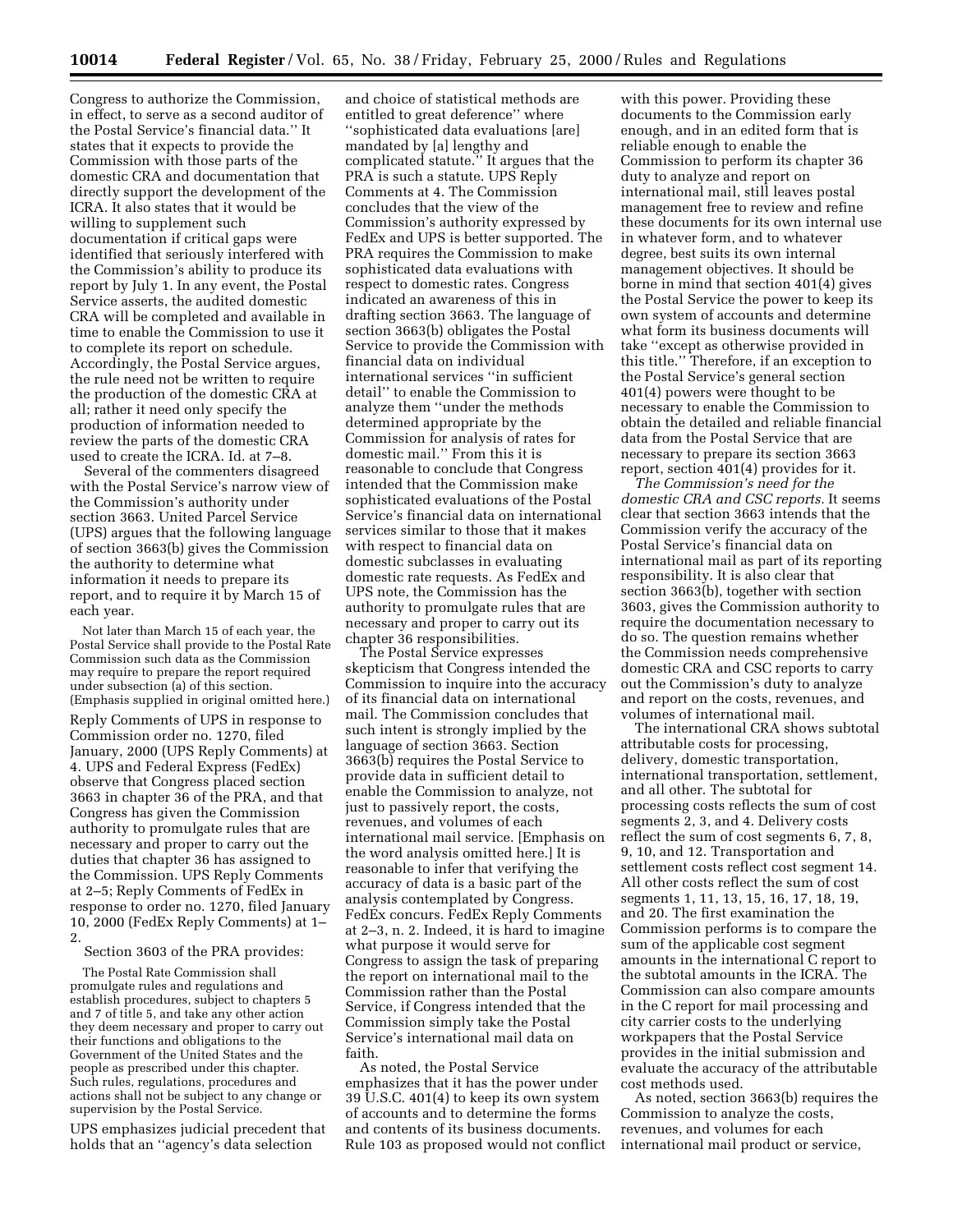under the methods determined appropriate by the Commission for the analysis of rates for domestic mail. (Emphasis in original omitted here.) The attribution methods that the Commission applies to domestic subclasses differ from those the Postal Service currently prefers most significantly in cost segments 3 and 7. The Commission needs to verify that its attribution methods have been accurately applied by the Postal Service in determining the portion of these segment costs that the Postal Service attributes to specific international services. To do this, the Commission needs to be able to review the workpapers that underlie cost segments 3 and 7 of the domestic CSC. Only they show in detail how the Postal Service has applied the Commission's attribution methods. To analyze the accuracy of the distribution of other segment costs between all domestic services and all international services the Commission requires not only the domestic CRA and CSC reports, but also the underlying workpapers.

The Commission needs complete domestic CRA and CSC reports because they provide control totals for the total of the costs, revenues, and volumes estimated for the various international services in the ICRA. The domestic CSC report presents attributable costs by component for each domestic subclass and for international mail in aggregate. The international CSC equivalent attributes segment costs to specific international mail services. The sum of the costs attributed to specific international services in the international CSC should equal the sum of costs attributed to international mail in the domestic CSC. Similarly, the sum of the revenues and volumes for specific international services presented in the ICRA should equal the aggregate international volumes and revenues presented in the domestic CRA.

There should be little reason to doubt the value of the control totals provided in the domestic CRA and CSC. Unlike the ICRA, the estimation methods and procedures used in the domestic CRA and CSC have been regularly refined under the intense scrutiny of publicly litigated rate cases. Consequently, the domestic CRA and CSC reports provide the most reliable control totals available for the product-specific financial data in the ICRA. If the ICRA totals match the control total, then the Commission is assured that no domestic costs, revenues, and volumes have found their way into the ICRA and that no international costs, revenues, and volumes have been left out of the ICRA. This is the most fundamental check that

the Commission can provide in its report to Congress. Without comprehensive CRA and CSC reports, the Commission cannot provide this assurance.

The Commission also needs a complete domestic CRA to ensure that the treatment of attributable and institutional costs in the ICRA is consistent with their treatment in the domestic CRA. For example, in its FY 1998 ICRA, the Postal Service eliminated costs associated with the ''settlement difference'' (the difference between accrued settlement costs and imputed settlement costs). For the ICRA to be consistent with the domestic CRA, it would appear that the Postal Service should remove these costs from the total accrued costs in the domestic CRA. The Commission could not assure Congress that the treatment of these costs in the ICRA is consistent with their treatment in the domestic CRA unless the Commission has a comprehensive domestic CRA.

*Requiring an audited domestic CRA and CSC by May 15.* These reports provide detailed statistical estimates of the costs incurred annually by the mail in aggregate and by individual subclasses in particular. They are primarily used to provide the cost basis for pricing and ratemaking. Proposed rule 103 would require the Postal Service to provide PRC versions of the domestic CRA and CSC reports by March 15 of each year, in unaudited form, if necessary. It would require the Postal Service to provide these reports in audited form no later than May 15 of each year. Final rule 103 retains this requirement.

The Postal Service objects to requiring these reports either by a specific date, or in a preliminary form. It argues that because of the complexity of these reports, and the multiple layers of review they undergo, it is unrealistic to require that annual production of these reports could be accelerated to March 15. It warns that requiring its production ''at an early stage'' risks publication of unreliable numbers. The Postal Service asserts that because the CRA and CSC reports are official documents, postal management's policy prerogatives are infringed if the timing of the reviews and policy clearances required to issue the domestic CRA are modified to meet the needs of the Commission.

The Postal Service observes that the PRC version of the domestic CRA is not an official document of the Postal Service, and therefore is not audited and not endorsed by the Postal Service. Nevertheless, it argues the PRC version is a ''variant'' of the official CRA.

Therefore, it maintains, requiring production of the PRC version of the domestic CRA by a specific date, or in preliminary form, raises the same objections as if it were the official version. For these reasons, the Postal Service asserts, the Commission should only require that the domestic CRA be provided ''within two weeks'' of internal presentation to Postal Service management, as the Commission's existing periodic reporting rules require. Postal Service Comments at 6–8.

UPS argues that audited versions of the domestic CRA and CSC reports should be required by March 15. It contends that it should not be difficult to produce audited financial data by March 15—more than five months after the close of the fiscal year. It notes that in the private sector, audited financial data are required within 90 days of the end of the fiscal year. UPS Comments at 11–12. It reminds the Postal Service that the March 15 deadline set in section 3663(b) for providing information necessary to prepare the international mail report was not selected at the Commission's discretion, but is mandated by Congress. UPS Reply Comments at 4.

The Postal Service states that it

strongly believes that rules adopted under the authority of section 3663 should interfere as little as practicable with the production and timing of the Postal Service's internal reports, or with its policies on public issuance and disclosure of externally available reports.

Postal Service Comments at 4. The Commission agrees. That is what rule 103 is designed to do.

In section 3663, Congress assigned the Commission the task of analyzing the costs, revenues, and volumes of individual international services, and assuring that they have been estimated by methods that are consistent with the methods that the Commission applies to domestic mail when recommending domestic rates. In fulfilling this mandate, the most fundamental check that the Commission can make is to match control totals from the domestic CRA and CSC with corresponding amounts in the ICRA, to see if any costs, revenues, or volumes have been misallocated between international and domestic mail. To do this, the Commission requires that complete domestic CRA and CSC reports be provided in time to analyze them.

Congress selected the annual July 1 due date for the Commission's reports, and made the judgment that the Postal Service must provide the data necessary to prepare the report by March 15 of each year, to give the Commission adequate time to analyze the data. The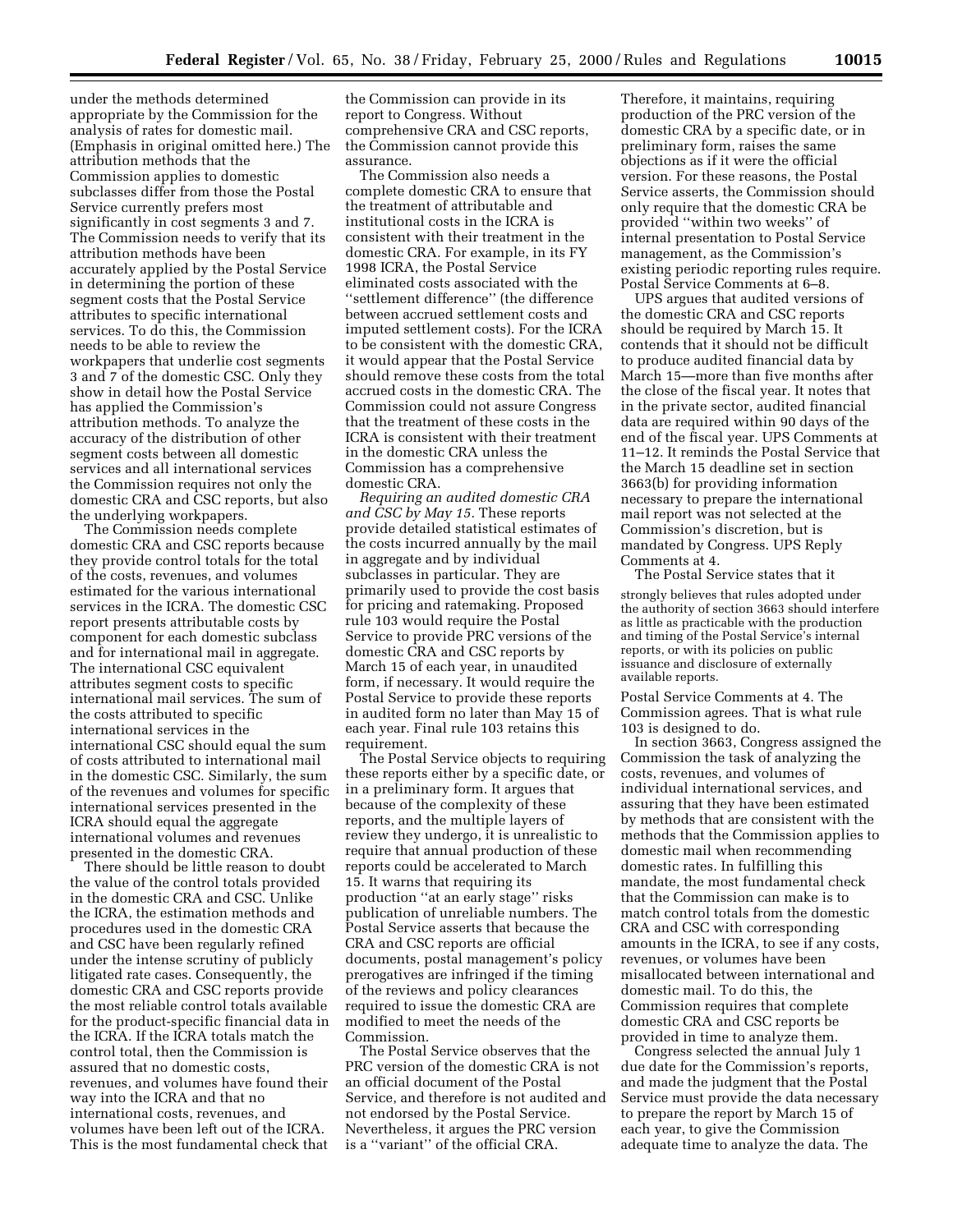Commission is aware that the CRA is a complex statistical document that requires careful editing of data from a wide variety of databases before it can be relied on. The Commission is also aware that historically the Postal Service has usually not released its audited version of the domestic CRA until a few weeks before, or a few weeks after, May 15. For this reason, rule 103 defers the due date for an audited domestic CRA from March 15 to May 15. Rule 103 allows the Postal Service two additional months to provide a CRA–PRC version beyond the time that section 3663(b) would otherwise require it. This liberal provision should go most of the way toward satisfying the Postal Service's concern that the section 3663 reporting process impinge as little as possible on its internal timetable for generating its official reports.

In its comments, the Postal Service asks the Commission not to specify the time that it is to provide the domestic CRA. Postal Service Comments at 7–8. The Commission followed this approach in 1999 in preparing its first international mail report. On May 5 the Commission requested the domestic CRA and CSC reports without specifying a due date. The Postal Service provided these reports on June 7. There were apparent discrepancies between totals in the CRA provided on June 7 and the ICRA that it had provided earlier. In the brief time remaining to provide a draft report to the Commission, Commission staff determined that these discrepancies apparently were matters of form rather than substance.

If, at that late date, substantive discrepancies had been found in the domestic CRA, the Commission could have faced the same dilemma that it faced with respect to the ICRA, where substantive changes in cost accounting methods were included in a version provided to the Commission on June 7, 1999. As previously described, the Commission staff was unable to evaluate these changes in the remaining available time. Rather than pass judgment on them, it prepared an alternative ICRA– PRC version that incorporated these new costing methods and presented the resulting cost coverages in an appendix to its report, with a disclaimer as to the soundness of the results. Rule 103 is designed to prevent similar problems arising with respect to the finalized domestic CRA. Because it requires that a finalized domestic CRA be provided by May 15, it should provide the Commission with a reasonable opportunity to resolve substantive discrepancies if they appear, and make any necessary revisions to its report.

*Requiring an unaudited domestic CRA and CSC by March 15.* Proposed rule 103 would require the Postal Service to provide the Commission an unaudited or preliminary version of the domestic CRA by March 15. The Commission retains this provision in its final rule 103.

The Postal Service objects to this aspect of rule 103, characterizing it as an ''unrealistic'' acceleration of the typical production schedule for the CRA. Postal Service Reply Comments at 14. It also considers it unwise, since preliminary data might be unreliable. Postal Service Comments at 7. Yet, it also asserts that

[t]his does not mean that use of data and analysis derived from the domestic CRA Report at preliminary stages corrupts production of the ICRA. For the most part, data and information from the CRA process can be relied upon, and its use in the ICRA is independently evaluated.

Id. The Postal Service recognizes that to satisfy section 3663(b) it must provide a reliable, finalized version of the ICRA by March 15 of each year. Id. at 5. In the comment quoted above, the Postal Service recognizes that assertions that it can provide a reliable ICRA by March 15 imply that the CRA from which the ICRA is derived can be developed to the point that it is basically reliable by that date as well. The Postal Service considers it burdensome to have to complete the basic edits on the CRA that would make it, and the ICRA, available by March 15 of each year. But it should be borne in mind that the need to undertake this burden arises from the deadlines mandated by section 3663, rather than the predilections of the Commission. The Postal Service's recent filing in docket no. R2000–1 suggests that it would not be unduly burdensome to provide a preliminary, but basically reliable version of the CRA by March 15 of each year.

#### C. Additional Descriptive Materials

In its comments, the Office of the Consumer Advocate (OCA) asks that the Commission include in proposed rule 103 a 30-day period for public comment on the adequacy of the information that the Postal Service provides on March 15. The OCA is mindful that the Postal Service considers much of the productspecific cost, revenue, and volume information contained in the ICRA to be commercially sensitive. It argues, however, that descriptions of the processes and methods by which the Postal Service puts together the ICRA and the databases underlying it should not be considered commercially sensitive. Accordingly, it proposes to add a long list of explanations and

documentation to the information items listed in proposed rule 103, and to provide a 30-day period for public comment on the adequacy of this documentation. OCA Comments at 7–8.

The OCA proposes that the list of items that rule 103 would require the Postal Service to provide by March 15 include descriptions of how the Postal Service allocates costs that are shared by domestic and international services to those respective services, and descriptions of how costs that are shared by international services are allocated between specific international services. In addition, the OCA proposes that the Postal Service provide descriptions of the product-specific methods that it uses to estimate the costs of, respectively, Global Package Link, Global Priority Mail, Global Direct Services, Global Parcel Services, and International Customized Mail. Id. at 4– 5. It proposes that the Postal Service provide full documentation of the data collection and sampling systems, both domestic and international, that contribute to the ICRA, including training manuals and instructions to data collectors. It asks that the Postal Service be required to describe in detail how reports are generated by these systems, and how these reports are used to estimate the costs, revenues, and volumes of individual international services. The specific information items that are covered by its proposal are listed at pages 4–7 of its comments.

Both UPS and FedEx endorse the OCA's proposal to add detailed descriptions of methods and procedures to the items required by rule 103, and its proposal that there be a 30-day period for public comment. FedEx Reply Comments at 3, UPS Reply Comments at 13–14.

The Postal Service disagrees. It argues that section 3663 does not call for a public documentation exercise, just a cooperative effort between the Postal Service and the Commission. It argues that supervising a public debate over documentation requirements would needlessly tie up the Commission at a time when it is trying to produce the required report. The Postal Service asserts that the OCA's proposal is focused less on the information that the Commission needs to prepare its report than on the information that the lay public might need to accomplish the same task. Postal Service Reply Comments at 2–3.

The OCA's carefully crafted proposal has laudable objectives, but for practical reasons, the Commission has decided against expanding the list of items that the Postal Service must provide by March 15 contained in proposed rule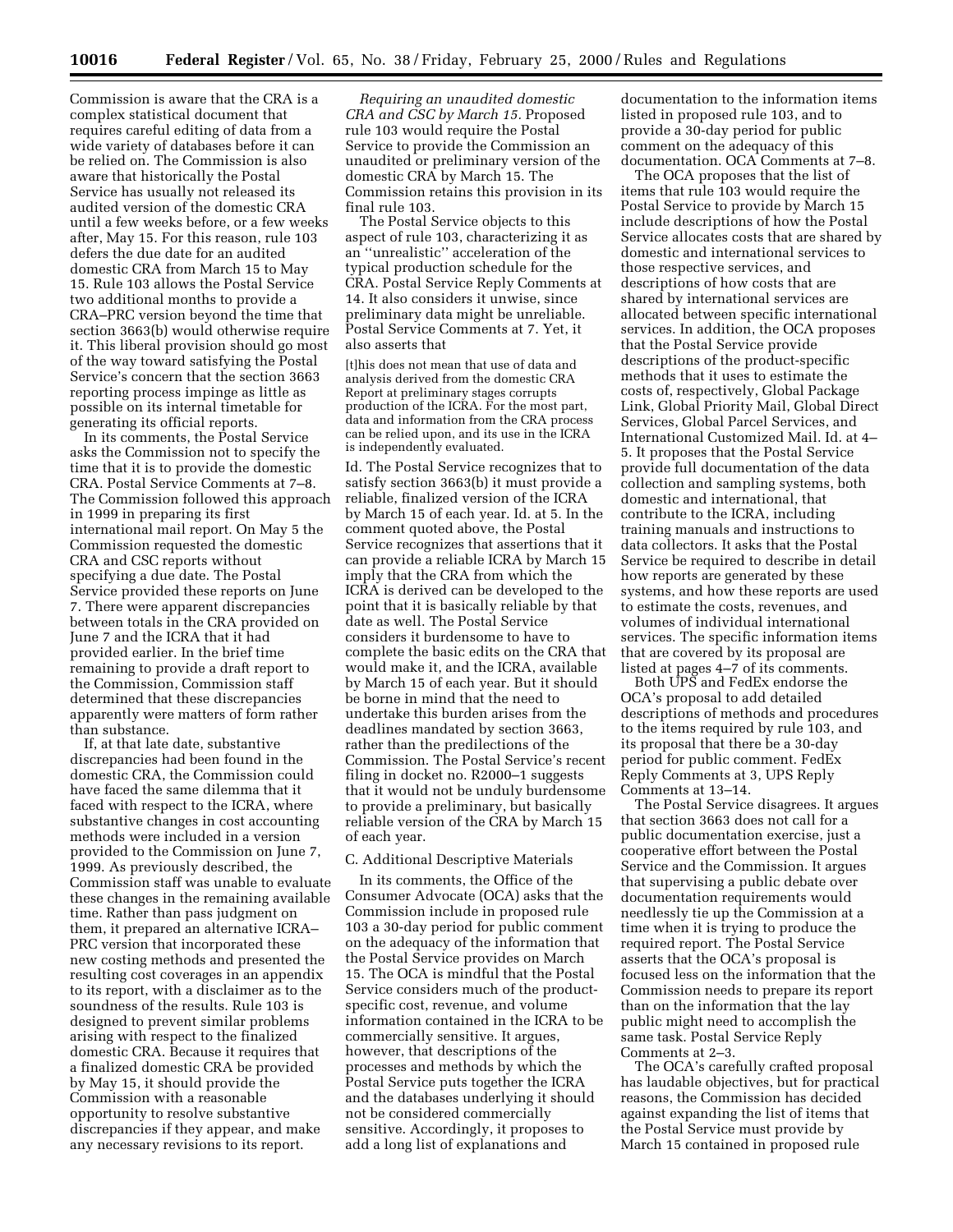103. Under rule 103, as proposed and as adopted, the Commission would already receive the documentation of the international mail reports and data collection systems called for by the OCA. In that documentation, the Postal Service historically has included descriptions of any changes that it has made to estimation methods that affect international mail. We trust that this practice will continue.

Documentation of system-wide data sampling systems, such as the In-Office Cost System, the Revenue, Pieces, and Weight system, the Carrier Cost System, and TRACS, is a significant undertaking that up to now has been required only in omnibus rate cases. The Commission considers it unnecessary to require that the Postal Service prepare in-depth documentation of its system-wide financial reports and data systems every year by March 15. Due to the Postal Service's complaints about resource constraints, the Commission has scaled back somewhat its list of information items required by March 15 in order to make the Service's section 3663(b) obligations somewhat less onerous. Requiring in-depth documentation of its domestic data systems by that date is likely to compound the difficulties that the Postal Service describes in providing the ICRA and a preliminary version of the CRA by that date. If, in the brief time that the Commission has after March 15 to prepare its report, the Commission perceives a specific need for fresh documentation of domestic data systems, it will ask the Postal Service for selective supplements of the documentation that it customarily provides in omnibus rate cases.

#### D. Implied Discount for Inbound International Services

FedEx argues that in terms of cost coverages, the compensation that the Postal Service receives for handling and delivering categories of inbound international mail is substantially less than the compensation that it receives for handling and delivering corresponding categories of domestic mail. It argues that these disparities in cost coverage are, in effect, discounts that the Postal Service offers to foreign postal administrations on inbound mail service. It argues that the Postal Service receives reciprocal discounts from foreign postal administrations for delivering mail that they receive from the Postal Service. FedEx argues that these reciprocal discounts are hidden costs of offering outbound service, and serve to reduce the real cost coverage on those services. FedEx notes that this issue was raised in the questions concerning the Commission's first

international mail report that were posed to the Commission by the House Postal Service Subcommittee. See the NPRM in this docket (order no. 1270) at 7.

According to FedEx, accounting for this discount is ''the central analytical issue'' that the Commission's international mail report should address. FedEx Comments at 5. FedEx argues that the Commission's report should estimate the extent of the implied discount offered on each inbound service and add it to its corresponding outbound service, as though it were an attributable cost of the outbound service. This, FedEx contends, would yield a true picture of the effective cost coverages being earned by the Postal Service's various outbound international services. FedEx Comments at 15–16.

To accurately calculate the implied discount, the Commission would have to have information on inbound mail comparable to the billing determinant information that the Postal Service collects on domestic mail, as well as additional information on the content of inbound mail. For example, if it were assumed that inbound single-piece letters would be charged First-Class single-piece rates if they were domestic mail, it would be necessary to know the volume of those letters by ounce increment, in order to infer a domestic price.

FedEx appears to recognize that such information would be needed to perform the analysis that it advocates. To obtain that information, it proposes to add the following to the information that rule 103 would require by March 15 of each year.

(n) For each inbound mail service and each terminal dues regime, the Postal Service shall provide (i) an analysis, by pieces and weight, of the distribution of such mail among classes of domestic mail, (ii) an estimate of the costs and revenues associated with each such domestic mail class; and (iii) an estimate of the revenue that would have been received if such mail had been posted at domestic postage rates; the Postal Service shall also provide all associated documentation and workpapers.

FedEx Comments at 6. FedEx also recognizes that associating specific inbound services with specific domestic counterparts will be a difficult undertaking. To help the Commission accomplish this task, FedEx proposes adding the following provision to rule 103.

(o) For each outbound mail service for which (i) foreign delivery is not purchased at a market rate available to competitors of the Postal Service and (ii) the Postal Service provides significant services to the foreign

entity providing delivery, the Postal Service shall provide a method of associating with that outbound mail service the costs and revenues of one or more inbound mail services provided the foreign entity; the Postal Service shall also provide all associated documentation and workpapers.

UPS agrees with FedEx that the delivery of inbound mail is inextricably tied to the Postal Service's use of foreign postal administrations to deliver its outbound mail. It argues that any losses incurred on inbound mail should be borne by the corresponding category of outbound mail. UPS Comments at 12– 13.

The Postal Service replies that there is no indication in section 3663 or its legislative history to indicate that the purpose of the Commission's international mail report was to account for any alleged discount offered to foreign postal administrations. Postal Service Reply Comments at 4. The Postal Service says that it is a misconception to view the terminal dues rates that it charges for delivering the mail of foreign posts as discounts from the rates charged domestic mail. It emphasizes that delivering the mail of foreign posts is an obligation of membership in the Universal Postal Union (UPU). It argues that in establishing uniform UPU terminal dues rates, the members do not view inbound international mail as analogous to domestic mail, whose rates are typically set by each member post to recover a specific share of the costs of its domestic network. Instead, it argues, inbound international mail has its own unique costs, product features, and service times, which the uniform terminal dues rates reflect.

The Postal Service insists that it could not sell domestic delivery to the various categories of mail from foreign posts as though it were discounted domestic service. It contends the various categories of inbound mail cannot be mapped to particular categories of domestic mail in terms of content, size and weight profiles, mail preparation, or service characteristics. It questions whether such mapping could be done in the future. It comments that it is naive to assume that existing data systems can be modified to provide data that is sufficiently detailed to allow inbound services to be mapped to domestic subclasses. It notes that demand elasticities for international mail are generally much higher than for domestic mail, implying that if the various categories of inbound mail were to be priced as domestic mail, they would generally receive lower markups. Id. at 6–7, 9.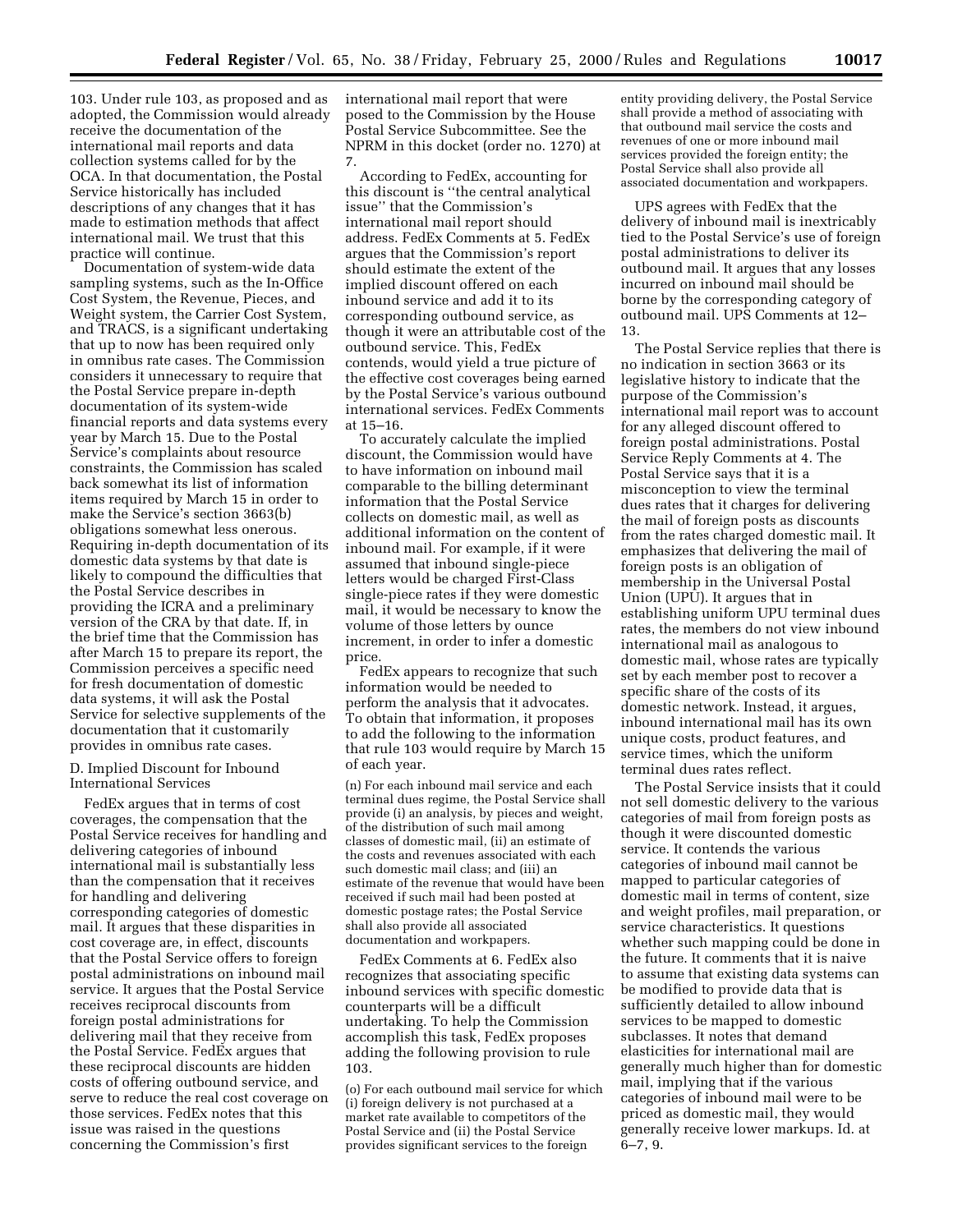The Postal Service insists that rates for outbound international mail are based entirely on the costs of outbound mail, and are not influenced in any way by the costs or revenues of inbound mail. Id. at 8. The Postal Service asserts that a causal connection between outbound rates and inbound costs and revenues would be difficult to demonstrate because many outbound services do not have a corresponding inbound category of mail. It cites International Priority Airmail and International Surface Airlift as examples of outbound mail services that have no inbound counterpart.

Historically, UPU terminal dues for Letters and Cards, and ''Autres Objets'' (LC/AO) mail have been based on an estimate of the average cost of domestic delivery of foreign-origin mail by the posts of a broad cross-section of members of the UPU, rather than the domestic rates of specific member countries. Although there is little empirical evidence that current terminal dues for LC/AO mail now are based primarily on the rates and net revenues charged for domestic mail of like kind, this situation soon will change. By the year 2001, UPU rates for LC/AO mail between industrialized countries are scheduled to be set as a percentage of the rates charged for corresponding domestic categories. In order to determine what terminal dues to charge in 2001, the Postal Service will soon have to gather data that is sufficiently detailed to map inbound LC/AO mail to corresponding domestic categories. While it appears to be premature to incorporate data requirements in rule 103 designed to make such judgments, meeting such requirements should be more feasible in the future.

## *II. Analytical Methods Used in the Report*

A. Accounting Method Applied to International Air Transportation Costs and to the Settlement Difference

The Postal Service changed its method of accounting for international air transportation costs and for settlement expenses between the ICRA– PRC version which it provided to the Commission on March 15, 1999, and the ICRA–USPS version that it provided on June 7, 1999. As explained in appendix F of the Commission's FY 1998 international mail report, accrued international air transportation costs are projections based on the historical level of payments to air carriers. Imputed air transportation costs are calculated by multiplying outbound volumes by unit air transportation charges, based on initial actual air bills.

Sometime after the close of the fiscal year, the Postal Service revises the initial air bills to reflect subsequent corrections. In the ICRA report that the Postal Service provided to the Commission in March 1999, it developed imputed international air transportation costs without the benefit of knowing all the corrections made to the initial air bills. However, at some point in the process of producing the ICRA, the revised actual costs become available. By aggregating the revised actual costs and the imputed costs, and calculating the ratio of revised cost to imputed costs, the Postal Service created an adjustment factor to apply to the international air transportation costs in the ICRA, by service and country grouping.

In the version of the ICRA that the Postal Service provided on March 15, it adjusted imputed attributable international air transportation cost by service to the accrued level. In the June version, it revised international air transportation costs by service to reflect only the actual payment to airlines in FY 1998. Accrued settlement charges are book costs. They are projections based on historical levels of settlement charges. Imputed settlement charges are calculated by multiplying volumes recorded by the Military and International Accounting and Dispatch System (MIDAS) by known settlement charges. Imputed amounts are relied on in the ICRA because there can be a lag of several years before corrections to the imputed amounts are completed. In the ICRA that the Postal Service provided on March 15, the Postal Service treated the difference between actual and accrued settlement expenses as a cost that is incremental to international mail as a whole. In the June 7 version of the ICRA, the Postal Service eliminated the settlement difference cost.

Because there was not enough time for the Commission to adequately evaluate these changes in accounting treatments in its report, the Commission presented alternative financial results under both the old and the new methods. See appendix F to the Commission's FY 1998 international mail report. The NPRM invited public comment on the merits of these changes in accounting methods used by the Postal Service. Order no. 1270 at 13–14.

UPS comments that the explanations of these changes in accounting methods have not been sufficiently clear for it to evaluate their merits. It observes that in principle, the accrual method matches costs with the production of services more accurately than the cash method, citing Financial Accounting Standards Board Statement of Financial

Accounting Concepts No. 1. It argues that without more detailed explanations, there should be a presumption that the accrual method is superior. UPS Comments at 12–13.

The Postal Service replies that the accrual method is less accurate than the cash method with respect to both air transportation and settlement costs, particularly in FY 1998. The Postal Service states that it conducted an analysis in FY 1999 that caused it to adjust accrued air transportation costs. It then says

[t]he effect is that the accrued costs for FY 1999, including the prior year adjustments, dramatically understate the cost consequences of the mail carried during that year. We expect that beginning with  $FY$  2000, it will be reasonable to return to the use of accrued costs for this item.

Postal Service Reply Comments at 12. The Postal Service will be asked to explain in more detail what the nature of the adjustments made during FY 1999 were, and why a change to the accrual method will be reasonable in FY 2000.

With respect to the settlement difference, the Postal Service states that imputed costs will be consistently more accurate than accrued costs. It explains that the long lags before actual charges can be compiled lead to relatively large adjustments in such things as the actual Special Drawing Right conversion rate to be applied. Id.

Both the air transportation charge and the settlement charge adjustments appear to represent judgments by the Postal Service that, at least for FY 1999, it should not try to tie actual amounts back to book costs because the book costs are likely to prove to be substantially different from the actual charges when they become available. The Postal Service will be asked to explain whether it will attempt to revise its total accrued costs to conform to the imputed or actual costs for air transportation and settlement charges that it apparently intends to use in its FY 1999 ICRA.

B. Accounting for International Express Mail Service Imbalance Charges

With respect to inbound international Express Mail Service (EMS), the Commission's FY 1998 international mail report, at 38, comments that ''[a]chieving a positive outcome for EMS should not pose a problem as the Postal Service is free to enter bilateral agreements \* \* \* in which rates can be cost based.'' Referencing this passage, UPS says that it is not clear whether EMS covers its costs. It observes that the charges for domestic delivery of foreignorigin EMS take the form of ''imbalance charges'' negotiated between country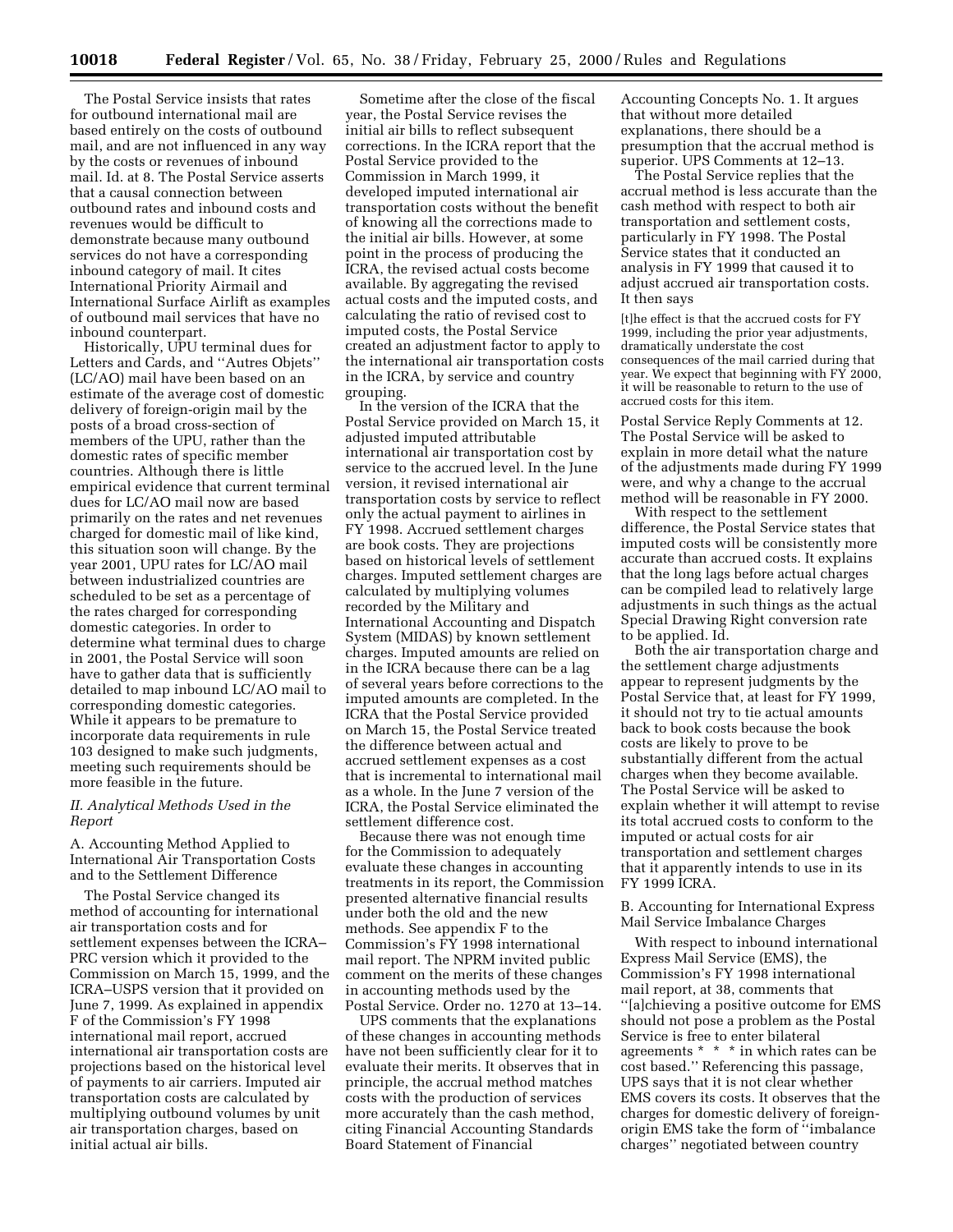pairs. It says that its understanding is that imbalance charges are assessed only on the net amount that one country imports from the other, and for that reason, a complete financial picture for EMS requires that outbound and inbound EMS data be combined. UPS Comments at 13–14.

The Postal Service replies that none of its various compensation arrangements for exchanging EMS are accounted for by focusing on net flows between country pairs. Postal Service Reply Comments at 13.

The Commission's interpretation of the Postal Service's response is that even if the Postal Service's payments for domestic delivery of EMS are based on net amounts, it carries gross outbound and inbound numbers on its books, as it does for other international mail classes. The Commission will verify with the Postal Service whether this understanding is correct.

### *III. Contents of the International Mail Report*

The Commission's initial report on international mail under section 3663 was issued on July 1, 1999. The Commission's NPRM did not propose any rules that would apply to the content of its report. But, recognizing that the content of the report has a bearing on the data that is considered necessary to prepare it, the Commission invited comments on the contents of its report as well.

## A. Reporting Financial Data Individually for ''Initiatives''

UPS argues that the report should include volumes, revenues, costs, and cost coverages for each individual international service, including the socalled ''initiatives'' that the Postal Service considers especially sensitive, and that these estimates should be disclosed to the public. Otherwise, it argues, there is no way for the public to judge the fairness of the rates for individual international services. UPS Reply Comments at 9–12.

The international ''initiatives'' are Global Priority Mail, Global Package Link, Direct Entry, and International Customized Mail. UPS states that the Commission's report ''aggregates'' volume, cost, and revenue information for these services, citing page 34 of the report, and urges that the report display data on these services individually. UPS Reply Comments at 9. The Commission's report to Congress, at page 34, and at page 9, displays data for these services individually. UPS' comments may have been based on the redacted version of the report that it received in response to the request that

it filed under the Freedom of Information Act (FOIA).

B. Reporting Various Unit Measures as Benchmarks

FedEx proposes that the Commission's international mail report be extended to include unit measures of the financial aspects of international mail that can be compared to known, standard unit measures from other fields. For example, it proposes that the report compare the unit cost of air transportation for LC and AO mail (other than International Surface Airlift) to the air transportation rates established by the Department of Transportation. It offers, as another example, comparing the ''unit cost of foreign post delivery, by terminal dues regime, with the terminal dues set by the UPU.'' FedEx Comments at 18–19. The Commission agrees that standard unit measures of financial performance drawn from other sectors might usefully be compared to those of international mail. It will consider presenting such comparisons in future reports.

# C. Reporting Inbound ''discounts'' as Outbound Costs

As previously noted, FedEx argues that the Commission's report should combine costs, revenues, and volumes for inbound services with those of their associated outbound services to display joint cost coverages. It also argues that the Commission's report should treat the discount offered on each individual inbound service as a cost of the associated outbound service. FedEx Comments at 8. UPS generally agrees. UPS Reply Comments at 12–13. The Postal Service replies that terminal dues rates cannot be viewed as discounts from the rates that inbound mail would be charged if it were domestic mail. Postal Service Reply Comments at 4–11.

In its initial international mail report, the Commission presented estimates of the costs, revenues, and volumes of inbound and outbound international services combined, where it had a reasonable basis for mapping a given inbound service to an analogous outbound service. It intends to make a similar presentation in future reports.

## *IV. Public Disclosure Procedures*

The Commission's NPRM did not focus on the issue of public disclosure. The Commission, nevertheless, thought that it would be useful to invite comments on the procedures that the Commission should employ to determine what portions of its international mail report or supporting documents should not be publicly disclosed, what criteria or standards

should govern that determination, what categories of commercial information meet those standards, and the basis for that belief. Order No. 1270 at 14. A number of proposals were received in response.

UPS proposed that the Postal Service accompany the information that it provides on March 15 of each year with an indication of the portions that it believes are too commercially sensitive to be publicly disclosed. The public would be given 30 days to respond to the Postal Service claims, and the Postal Service would have 30 days to reply. The Commission would then resolve any public disclosure issues in its international mail report, and disclose the information that it concludes should be made public. UPS Comments at 10. Similarly, FedEx proposes that rule 103 require the Postal Service to accompany the information that it submits on March 15 of each year with an indication of the information that, in its judgment, would qualify for nondisclosure under alternative legal standards. FedEx proposes that the Commission accompany its section 3663 report with appendices showing what information the Commission concludes is exempt from public disclosure under those same standards. It implies that these appendices would provide Congress with detailed guidance to aid it in resolving the disclosure issue. FedEx Comments at 17–18.

The Postal Service emphasizes that in docket no. IM99–1, the Commission declined requests to create a special procedure for obtaining public access to information provided under the section 3663 reporting process. In that docket, the Postal Service notes, the Commission concluded that Congress intended public disclosure of materials provided under section 3663 to be governed by existing public disclosure laws and policies. Postal Service Comments at 18.

The Commission continues to believe that Congress did not intend that section 3663 override existing information disclosure laws and policies, or the procedures that they provide. Accordingly, existing disclosure procedures should govern disclosure issues arising under section 3663. These are essentially the procedures that the FOIA provides. See docket no. IM99–1, Order Denying UPS Motion to Provide Public Access to International Mail Data, issued May 21, 1999, at 4. Consistent with these conclusions, the Commission has not incorporated special public disclosure procedures in final rule 103.

The feasibility of these proposals warrant comment as well. The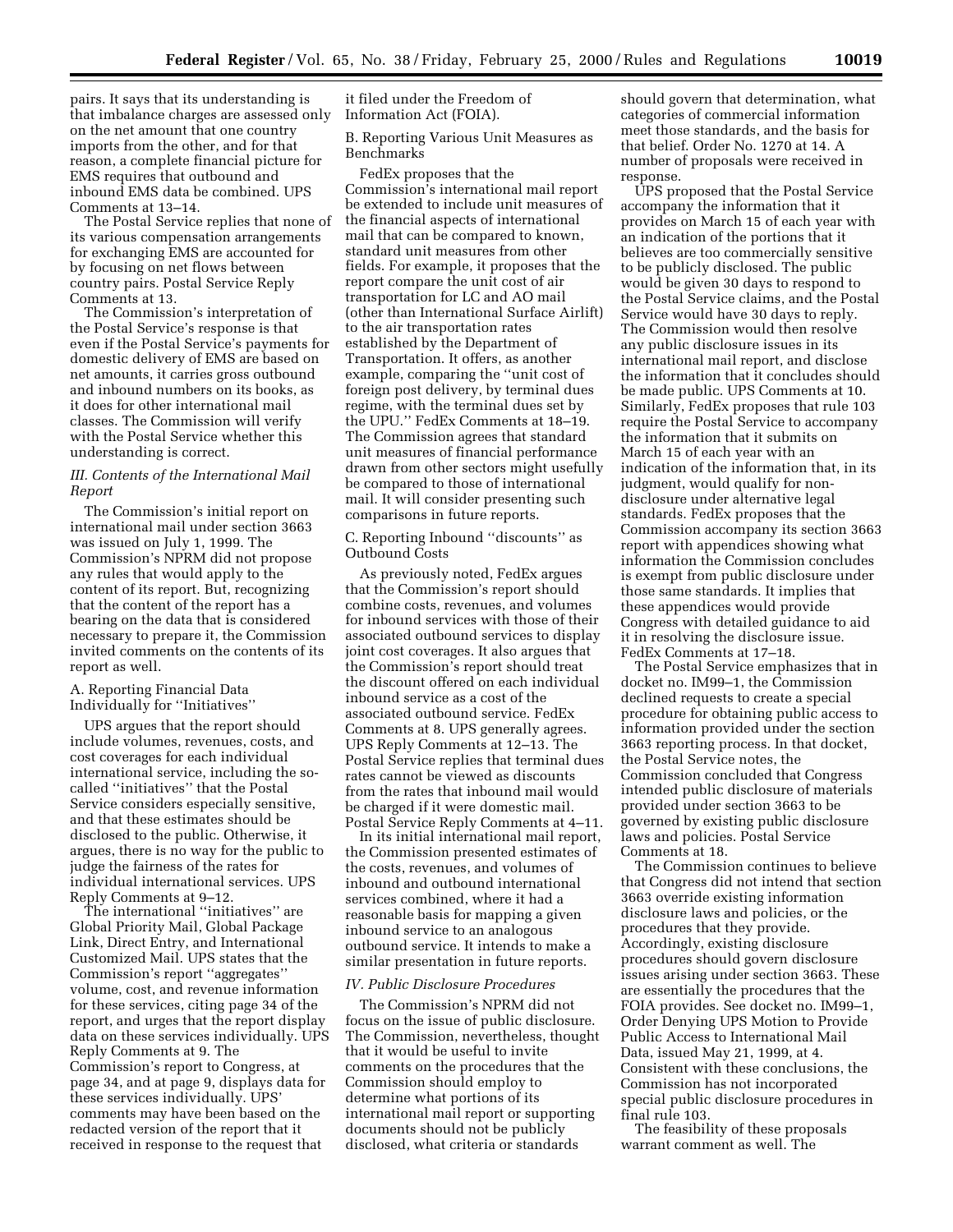Commission recognizes that requiring annual, comprehensive disclosure evaluations could accelerate resolution of disclosure issues, especially if it is expected that blanket disclosure requests will be routinely lodged for these data. But these proposals would require that disclosure evaluations be performed during the same limited periods that are available to the Postal Service to compile and edit these data, and to the Commission to substantively evaluate them. It is a formidable task to apply subjective legal disclosure standards in a consistent manner, cell by cell, to thousands of pages of hardcopy spreadsheets and thousands more of electronic spreadsheets, as disclosure law arguably requires. Substantial time and resource constraints make it difficult to undertake both very different kinds of evaluations simultaneously.

## *V. Public Disclosure Standards*

Proposed rule 103 refers to a list of reports relevant to international mail that the Postal Service is required to provide by March 15 of each year. It then states that

[i]nformation contained in these reports that is considered to be commercially sensitive should be identified as such, and will not be publicly disclosed except as required by applicable law.

The NPRM invited comments on the legal standard that should govern the determination of what information should be considered commercially sensitive. Order no. 1270 at 14.

Section 410(c)(2) of title 39 authorizes the Postal Service to withhold commercial information that would not be disclosed ''under good business practice.'' In the NPRM, the Commission summarized earlier orders in which the Commission concludes, based on several Federal court precedents, that section 410(c)(2) is a statutory withholding provision that is exempt from the disclosure requirements of the FOIA under exemption 3 of that Act. Order no. 1270 at 10. Consequently, the Commission concluded, the stricter standard that courts have applied to determine whether commercial information is exempt under exemption 4 of the FOIA does not apply to the commercial records of the Postal Service, at least in the section 3663 context. Federal courts generally require a showing that disclosure is likely to cause substantial competitive harm before they will authorize withholding of agency records under exemption 4.

# A. Standard Proposed by UPS

UPS proposes that rule 103 incorporate the following standard

The entire report and all of the information used to prepare the report shall be made available to the public when the report is issued, unless  $(1)$  such disclosure will result in specific identifiable and serious injury to the Postal Service, and (2) the interest of the public in full disclosure is outweighed by such injury.

# UPS Comments at 9.

UPS argues that in order to accomplish what it perceives to be the Congressional purpose underlying section 3663, the burden required to justify withholding information under FOIA exemption 4, and in civil litigation concerning trade secrets, is a more appropriate withholding criterion to apply to information provided under section 3663. UPS further argues that the public interest is especially strong in obtaining information about the commercial activities of the Federal government, making the appropriate burden even greater. UPS contends that the language that it proposes to add to rule 103 reflects the appropriate burden that should be required to justify withholding information provided to the Commission under section 3663. UPS appears to argue that the applicability of this balancing analysis is supported, at least indirectly, by the opinion in *National Western Life Insurance Co.* v. *United States,* 512 F. Supp. 454 (N.D. Tex. 1980). UPS Comments at 2–9.

#### B. Standards Proposed by FedEx

FedEx proposes that rule 103 incorporate the following language

Information contained in these reports that is considered to be commercially sensitive under (i) the standard set out in 39 U.S.C. 410(c) of the Postal Reorganization Act or (ii) the standard of public disclosure applied by the Commission in public hearings conducted under the Administrative Procedure Act should be identified as such, and will not be publicly disclosed except as required by applicable law.

FedEx Comments at 18. FedEx argues that the Congressional purpose underlying section 3663 was to protect competitors and mailers from unfair international mail practices by the Postal Service, and that public disclosure is one of the remedies most commonly used by Congress. While the ''good business practice'' withholding standard of section 410(c)(2) may apply to disclosure requests made by the public, it argues, Congress is not subject to that withholding provision.

FedEx urges that in its international mail report, the Commission identify information that it considers

commercially sensitive under alternative withholding standards. One would be the ''good business practice'' standard applicable to disclosure requests made by the public. The other would be the stricter standard applicable in the Commission's formal rate hearings (essentially the ''substantial competitive harm'' standard applied in FOIA cases interpreting exemption 4). This, FedEx suggests, would give Congress guidance as to what information to disclose if it concludes that the latter withholding standard is more appropriate for information provided under section 3663. Id. at 17–18.

#### C. Standard Proposed by Reporters Committee

In its comments, at 1–2, the Reporters Committee on Freedom of the Press (Reporters Committee), proposes that the following sentence be eliminated from proposed rule 103.

Information contained in these reports that is considered to be commercially sensitive should be identified as such, and will not be publicly disclosed except as required by applicable law.

The Reporters Committee interprets this language as embracing a presumption against disclosure that assumes that the withholding standard in section 410(c)(2) is applicable to section 3663 information. It argues that the section 410(c)(2) standard does not apply, and that the above-quoted language should be deleted from rule 103.

The Reporters Committee contends that the section 410(c)(2) standard should not apply to section 3663 information because it is not a statutory withholding provision that is exempt from the FOIA disclosure requirements under exemption 3. To bring a statutory withholding provision under exemption 3, the provision must require that matter be withheld in a manner that leaves the agency ''no discretion on the issue'' [5 U.S.C. 552(b)(3)(A)] or ''establishes particular criteria for withholding or refers to particular types of matters to be withheld'' [5 U.S.C. 552(b)(3)(B)]. The Reporters Committee argues that section 410(c)(2) would not qualify under either part A or part B, under the holding in *Church of Scientology of California* v. *United States Postal Service,* 633 F.2d 1327 (9th Cir. 1980).

Section 410(c)(6) allows the Postal Service to withhold ''investigatory files compiled for law enforcement purposes.'' The court in *Church of Scientology* rejected the Postal Service's argument that section 410(c)(6) qualifies as exempt from FOIA under part B. It held that section 410(c)(6) did not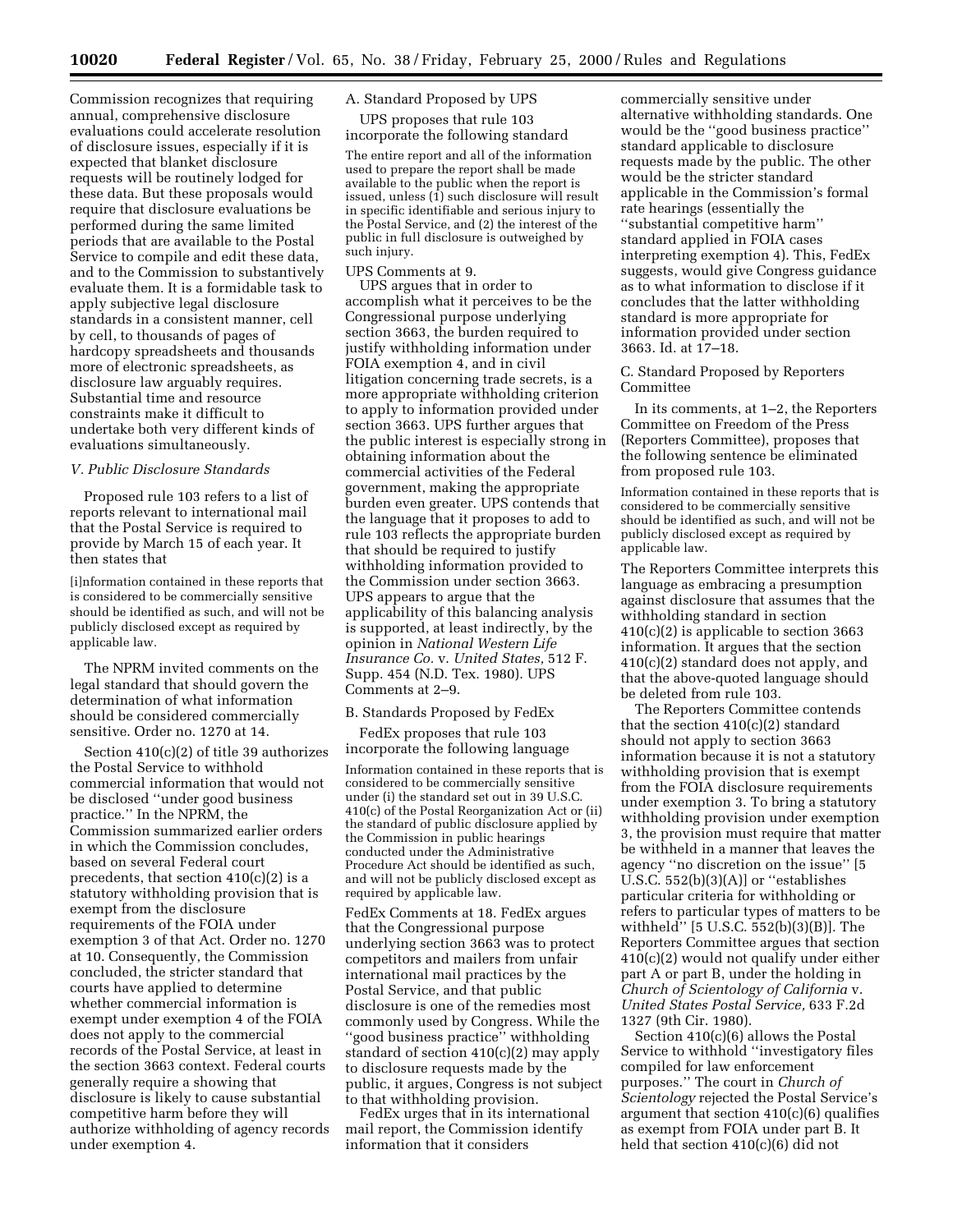display a clear Congressional intent that all of the Postal Service's investigatory files be exempt from FOIA. The court further held that section 410(c)(6) impermissibly allows the Postal Service, rather than Congress, to decide what kind of investigatory files would be hazardous to disclose.

The Reporters Committee contends that by authorizing the Postal Service to withhold commercial information that would not be disclosed under ''good business practice," section  $410(c)(2)$ exhibits the same infirmities that the *Church of Scientology* court identified in section 410(c)(6). Because section  $410(c)(2)$  should not qualify as an exemption 3 statute, it argues, the withholding criteria of exemption 4 should apply to section 3663 information.

In its reply comments, the Postal Service argues that the Commission has correctly concluded that FOIA procedures should govern requests for section 3663 information, and that under those procedures, section 410(c)(2) becomes the operable disclosure standard. It points out that those who object to applying the ''good business practice'' standard of section 410(c)(2) to section 3663 information do not attempt to distinguish the two Federal court precedents that expressly hold that section  $410(c)(2)$  qualifies as an exemption 3 statute, or acknowledge that the Commission has followed these precedents in denying access to the same type of information and records covered by rule 103. See Order no. 1261 at 3–7, citing *Weres Corporation* v. *United States Postal Service,* C.A. No. 95–1984, at 3–5 (D.D.C. 1996) (unpublished memorandum opinion); and *National Western Life,* 512 F.Supp. 454 at 458–59. The Postal Service argues that the holding in *Church of Scientology* is of little relevance because it interprets section 410(c)(6) rather than section 410(c)(2). It argues that the result turns on the fact that after section 410(c)(6) was adopted, Congress revealed its hostility to broad exemptions for investigatory files by amending and narrowing an almost identical provision authorizing agencies in general to withhold investigatory files (the original version of FOIA exemption 7).

When it sought comments on the disclosure standards that should apply to section 3663 information, the Commission anticipated that comments would focus primarily on interpretations of the ''good business practice'' standard of section 410(c)(2). The comments appear to assume that the withholding standard to be applied is a matter of Commission discretion.

Consequently, the comments focus on alternative withholding standards that commenters propose.

The Commission acknowledges that in *Church of Scientology,* the general criteria that the Court articulated for determining whether a statute qualifies as exempt from the FOIA under 5 U.S.C. 552(b)(3)(B) differ somewhat from the criteria applied in *Weres* and *Western Life,* which makes the weight of their authority somewhat less clear. Nonetheless, the Commission concurs in the observations of the Postal Service that existing Federal court precedents holding that section  $410(c)(2)$  qualifies as an exemption 3 withholding statute are controlling, and that the ''good business practice'' standard applies to section 3663 information. Accordingly, the Commission will continue to apply that standard in determining whether specific section 3663 information should be disclosed.

For the reasons discussed above, the Commission hereby adopts new 39 CFR 3001.103, as set forth in the attachment to this order. [The material in the attachment appears in the **Federal Register** following the preamble.]

*Ordering paragraphs.* Ordering paragraph no. 1 states that the Commission adopts the provision set out in the attachment as final rule 39 CFR 3001.103. Ordering paragraph no. 2 states that this rule is effective upon publication in the **Federal Register**. Ordering paragraph no. 3 states that the Secretary shall cause this order to be published in the **Federal Register**. [Order 1285 (signed by Commission Secretary Margaret P. Crenshaw) was issued by the Commission on February 15, 2000.]

#### **List of Subjects in 39 CFR Part 3001**

Administrative practice and procedure; Postal Service.

For the reasons stated in the preamble, the Postal Rate Commission amends 39 CFR part 3001 as follows:

#### **PART 3001—RULES OF PRACTICE AND PROCEDURE**

The authority citation for part 3001 is revised to read as follows:

**Authority:** 39 U.S.C. 404(b); 3603, 3622– 24, 3661, 3662, 3663.

2. Add § 3001.103 to subpart G to read as follows:

## **§ 3001.103 Filing of reports required by 39 U.S.C. 3663(b).**

Each report listed in this section shall be filed with the Secretary of the Commission on or before March 15th of each year unless a later date is specified, and shall cover the most recent full

fiscal year. Information contained in these reports that is considered to be commercially sensitive should be identified as such, and will not be publicly disclosed except as required by applicable law. Specific sources cited in this section should be understood to include any successor or substituted source.

(a) The International Cost and Revenue Analysis—PRC Version.

(b) The International Cost and Revenue Analysis—USPS Version, by May 15.

(c) The Cost and Revenue Analysis Report—PRC Version. If an unaudited version is provided on March 15, provide an audited version no later than May 15. The audited version shall include a statement describing all adjustments that affect international mail.

(d) The Cost Segments and Components Report—PRC Version. If an unaudited version is provided on March 15, provide an audited version no later than May 15. The audited version shall include a statement describing all adjustments that affect international mail.

(e) Documentation and workpapers for the ICRA, including those related to:

(1) Terminal dues.

(2) Air conveyance dues.

(3) Transit charges.

- (4) Imbalance charges.
- (5) Inward land charges.

(6) Description of cost allocation procedures.

(7) Identification of costs that are exclusive to international mail.

(8) The cost of joint ventures with other postal administrations.

(9) International billing determinants. (10) The data for Direct Entry

separated between inbound and outbound as in the Postal Service's response to Item 1 of order no. 1246.

(11) The attributable costs for ValuePost/Canada developed in accordance with the procedure described in the Postal Service's response to Item 2 of order no. 1251, or any alternative procedure deemed appropriate as a basis for setting the rates for ValuePost/Canada. Costs for ValuePost/Canada should be separated between publications and all other printed matter.

(12) Revenues and volumes for Value Post/Canada separated between publications and all other printed matter.

(f) Handbooks pertaining to the collection of volume and revenue data (MIDAS, SIRVO, SIRVI, Other) if they were revised or replaced since they were last submitted.